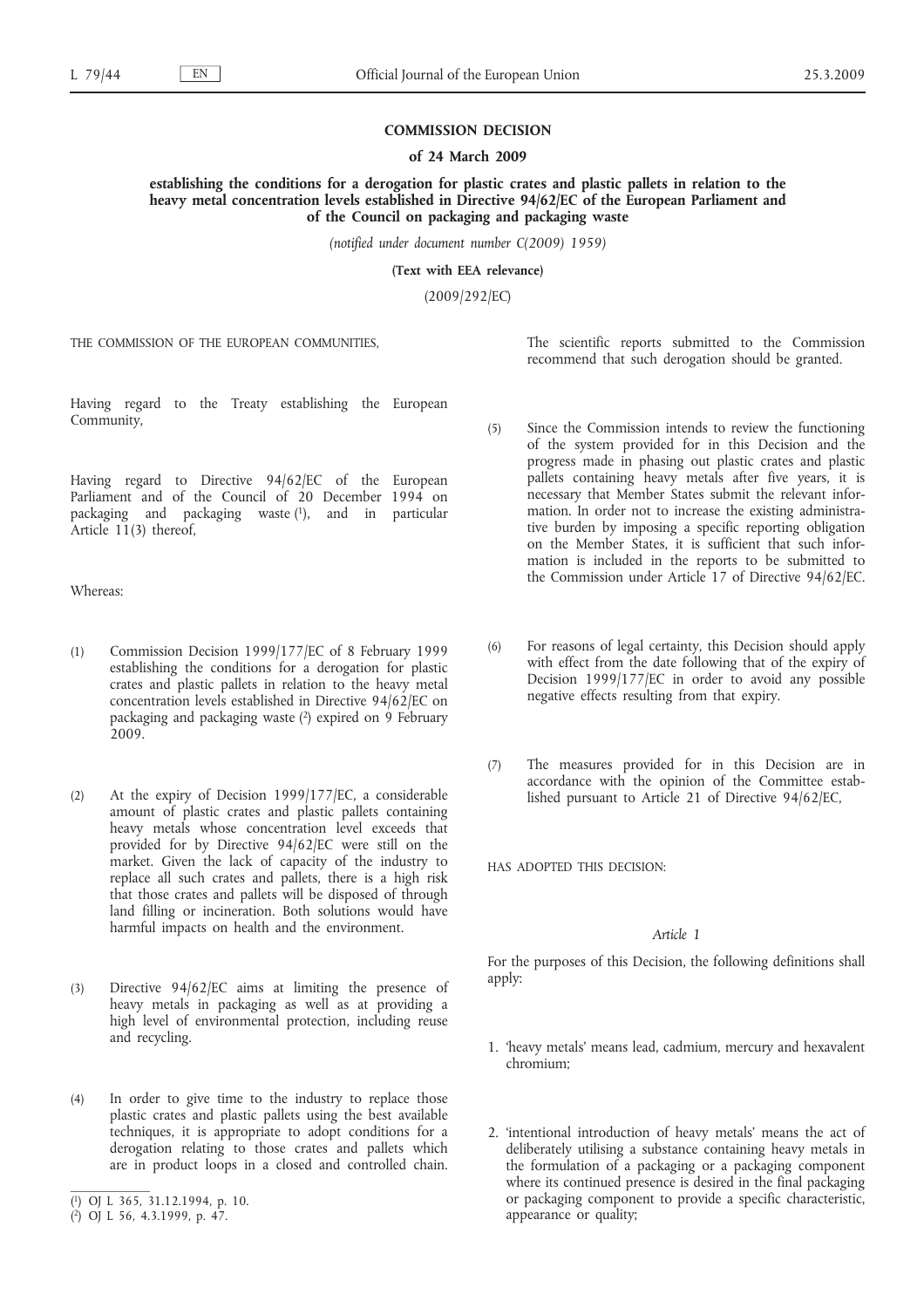3. 'incidental presence of heavy metals' means the presence of heavy metals as an unintended ingredient of a packaging or packaging component.

# *Article 2*

The sum of concentration levels of heavy metals in plastic crates and plastic pallets may exceed the applicable limit laid down in Article 11(1) of Directive 94/62/EC provided that those crates and pallets are introduced and kept in product loops which are in a closed and controlled chain under the conditions set out in Articles 3, 4 and 5.

# *Article 3*

1. Plastic crates and plastic pallets containing an excessive amount of heavy metals, as referred to in Article 2, shall be manufactured or repaired in a controlled recycling process in accordance with paragraphs 2, 3 and 4 of this Article.

2. The material used for recycling shall originate only from other plastic crates or plastic pallets.

The introduction of other material shall be limited to the minimum technically necessary and, in any case, shall not exceed 20 % by weight.

3. The intentional introduction of heavy metals as an element during the recycling, as opposed to the incidental presence of heavy metals, shall not be allowed.

The use of recycled materials as feedstock for the repair of packaging materials, where some portion of the recycled materials can contain heavy metals, shall not be considered to be intentional introduction of heavy metals.

4. The sum of concentration levels of heavy metals in plastic crates and plastic pallets may exceed the applicable limit laid down in Article 11(1) of Directive  $94/62/EC$  only as a result of the use of materials containing heavy metals in the recycling process.

### *Article 4*

Plastic crates and plastic pallets containing an excessive amount of heavy metals, as referred to in Article 2, shall be identified in a permanent and visible way.

2. Member States shall ensure that within the life cycle of the plastic crates and plastic pallets concerned, at least 90 % of the dispatched plastic crates and plastic pallets containing an

excessive amount of heavy metals, as referred to in Article 2, are returned to the manufacturer, the packer or the filler or to an authorised representative.

3. Without prejudice to the measures taken pursuant to Article 6, all plastic crates and plastic pallets returned pursuant to this Article that are no longer suitable or intended for reuse shall either be disposed of in accordance with a procedure specifically authorised by the competent authorities of the Member State concerned or be recycled in a controlled recycling process in accordance with paragraphs 2, 3 and 4 of Article 3.

#### *Article 5*

1. Member States shall provide for a system of inventory and record keeping and a method of regulatory and financial accountability that enable compliance with the conditions laid down in this Decision to be documented.

The system shall account for all plastic crates and plastic pallets containing an excessive amount of heavy metals, as referred to in Article 2, which are put into, and removed from, service.

2. Unless otherwise specified in a voluntary agreement, Member States shall ensure that the manufacturer or his authorised representative draws up on an annual basis a written declaration of conformity and an annual report demonstrating how the conditions laid down in this Decision have been complied with. The report shall contain possible changes to the system and authorised representatives.

3. Member States shall ensure that the manufacturer or his authorised representative keeps the relevant technical documentation at the disposal of the competent authorities for inspection purposes for at least four years.

Where neither the manufacturer nor his authorised representative is established within the Community, the obligation to keep the relevant technical documentation available shall lie with the person who places the product on the Community market.

### *Article 6*

Member States shall take measures to encourage manufacturers to investigate methods to progressively achieve the applicable limit of heavy metals contained in plastic crates and plastic pallets laid down in Article  $11(1)$  of Directive 94/62/EC, including the best available techniques on the extraction of heavy metals.